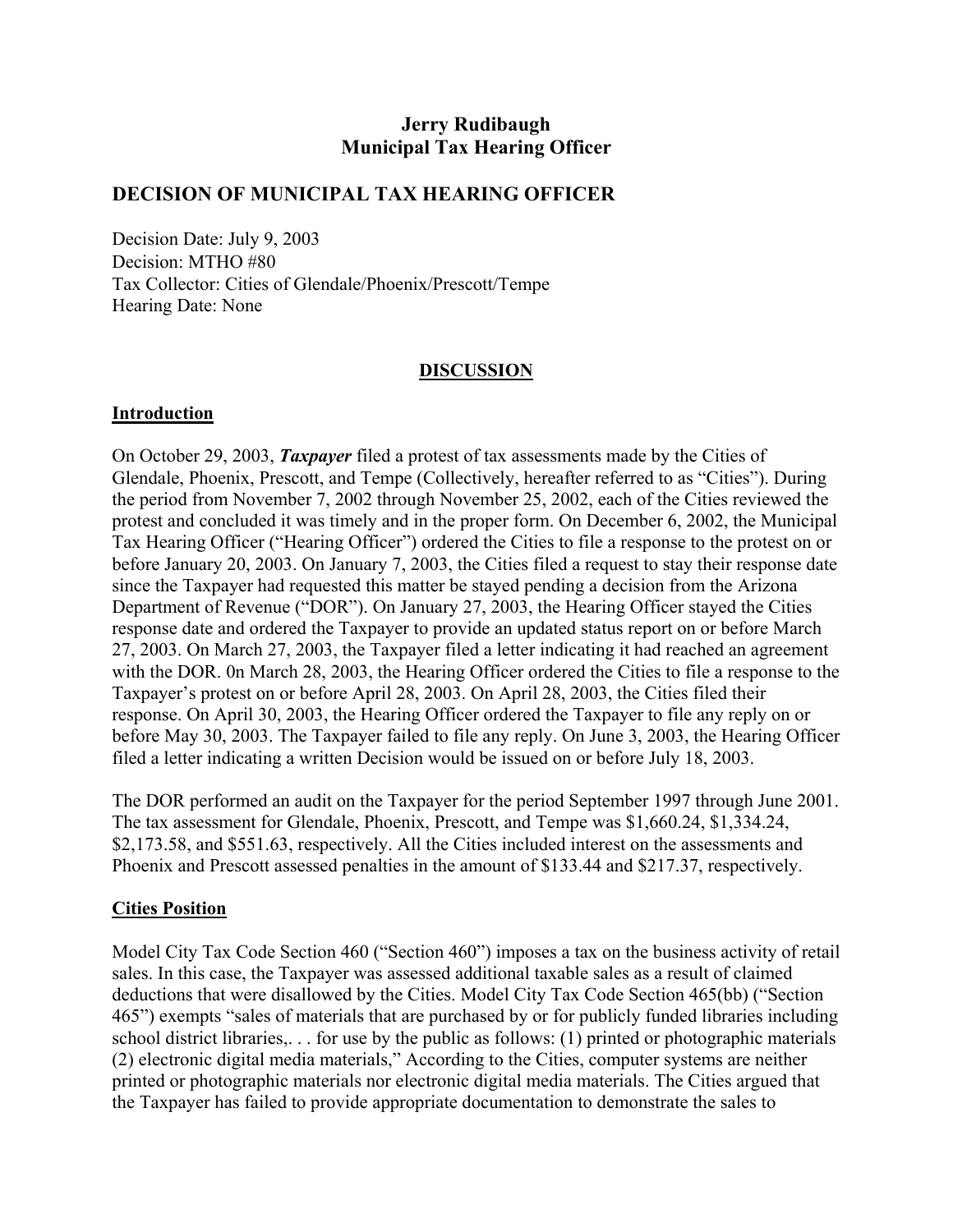publicly funded libraries were exempt. For that reason, the Cities asserted the sales were properly taxed and the assessment should be upheld.

The DOR waived the penalties and interest assessed because the Taxpayer had relied on erroneous written advice provided by the DOR. The Cities asserted their penalties and interest should not be abated because none of the Cities provided any erroneous written advice to the Taxpayer.

## **Taxpayer Position**

The tax assessments of the Cities are a direct result of the DOR assessment of tax on the sales of computer hardware and software to publicly funded libraries. The Taxpayer asserted that "electronic" materials sold to publicly funded libraries are exempt pursuant to ARS Section 42- 5061(A)(49). According to the Taxpayer, computer software would be included as "electronic" materials and thus exempt from the tax. The DOR eliminated its penalties and interest because the Taxpayer relied on an information letter from the DOR. Subsequently, the DOR decided its information letter was incorrect. The Taxpayer requested the Cities also abate interest and penalties because of the Taxpayer's reliance on the DOR information letter.

# **ANALYSIS**

During the audit period, the Taxpayer was engaged in the taxable business activity of retail sales. While the Taxpayer claimed sales of computer systems to publicly funded libraries were exempt, the Taxpayer failed to provide documentation to support its claimed exemption. Accordingly, the Cities tax assessment is upheld. Further, since none of the Cities provided erroneous written advice to the Taxpayer, there is no basis to waive the interest assessed. As to the penalties, the Hearing Officer concludes the Taxpayer has provided reasonable cause for claiming the exemption based on the written advice from the DOR. As a result, the Hearing Officer grants the Taxpayer's request to waive all penalties.

# **FINDINGS OF FACT**

- 1. On October 29, 2002, the Taxpayer filed a protest of tax assessments made by the Cities.
- 2. During the period from November 7, 2003 through November 25, 2002, each of the Cities reviewed the protest and concluded it was timely and in the proper form.
- 3. On December 6, 2002, the Hearing Officer ordered the Cities to file a response to the protest on or before January 20, 2003.
- 4. On January 7, 2003, the Cities filed a request to stay their response date since the Taxpayer had requested this matter be stayed pending a decision from the DOR.
- 5. On January 27, 2003, the Hearing Officer stayed the Cities response date and ordered the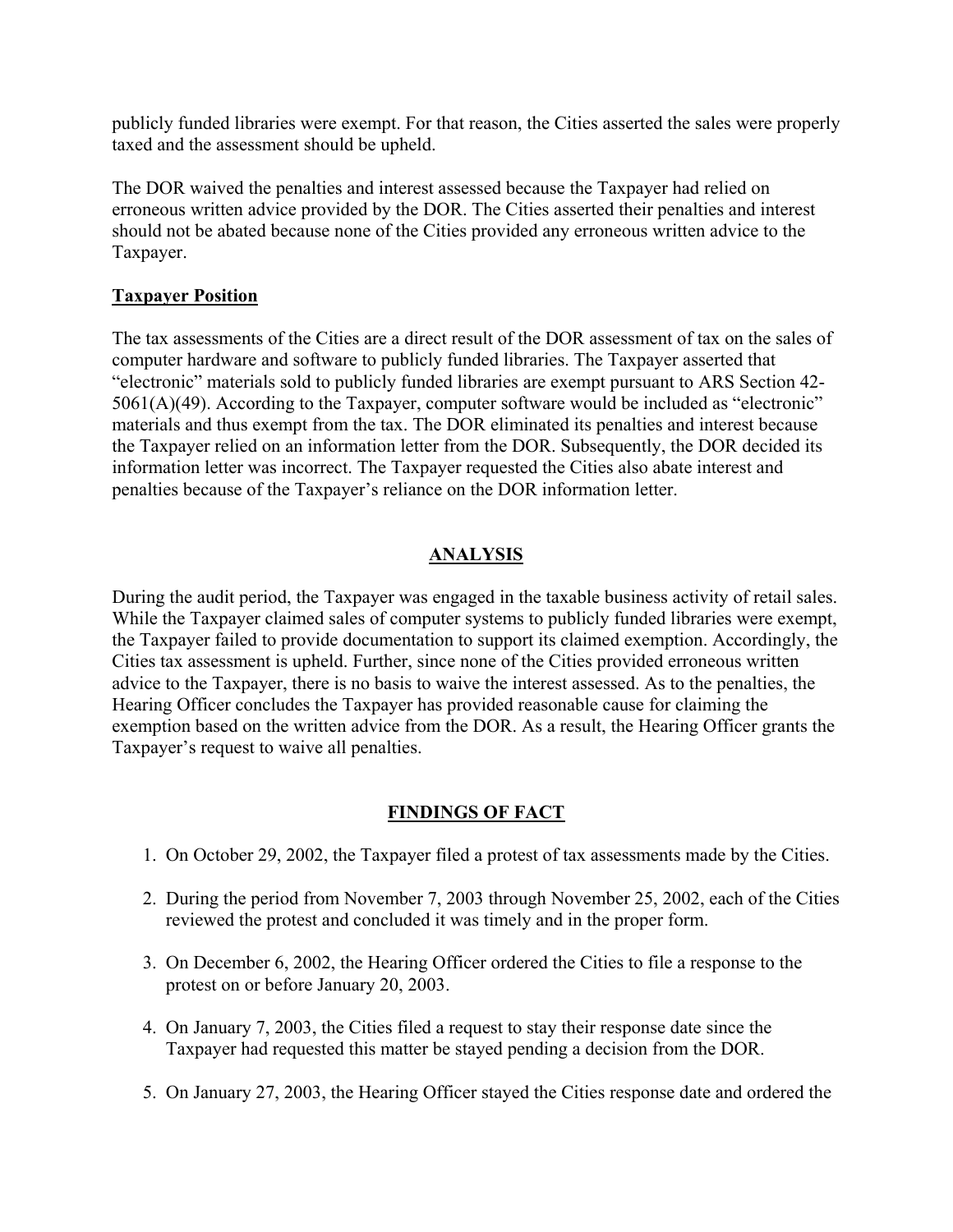Taxpayer to provide an updated status report on or before March 27, 2003.

- 6. On March 27, 2003, the Taxpayer filed a letter indicating it had reached an agreement with the DOR.
- 7. On March 28, 2003, the Hearing Officer ordered the Cities to file a response on or before April 28, 2003.
- 8. On April 28, 2003, the Cities filed their response.
- 9. On April 30, 2003, the Hearing Officer ordered the Taxpayer to file any reply on or before May 30, 2003.
- 10. The Taxpayer failed to file any reply.
- Ii. On June 30, 2003, the Hearing Officer filed a letter indicating a written Decision would be issued on or before July 18, 2003.
- 12. The DOR performed an audit on the Taxpayer for the period September 1997 through June 2001.
- 13. The tax assessment for Glendale, Phoenix, Prescott, and Tempe was \$1,660.24, \$1,334.23, \$2,173.58, and \$551.63, respectively.
- 14. All the Cities included interest on the assessments and Phoenix and Prescott assessed penalties in the amount of \$133.44 and \$217.37, respectively.
- 15. Based on written advice from the DOR, the Taxpayer claimed sales of computer systems to publicly funded libraries were exempt.
- 16. There was no evidence of any erroneous written advice being provided to the Taxpayer from any of the Cities.

## **CONCLUSIONS OF LAW**

- 1. Pursuant to ARS Section 42-6056, the Municipal Tax Hearing Officer is to hear all reviews of petitions for hearing or redetermination under the Model City Tax Code.
- 2. Section 460 imposes a tax on the business activity of retail sales.
- 3. During the audit period, the Taxpayer was engaged in the business activity of retail sales.
- 4. The Taxpayer failed to provide documentation to support its claim that sales of computer systems to publicly funded libraries were exempt.